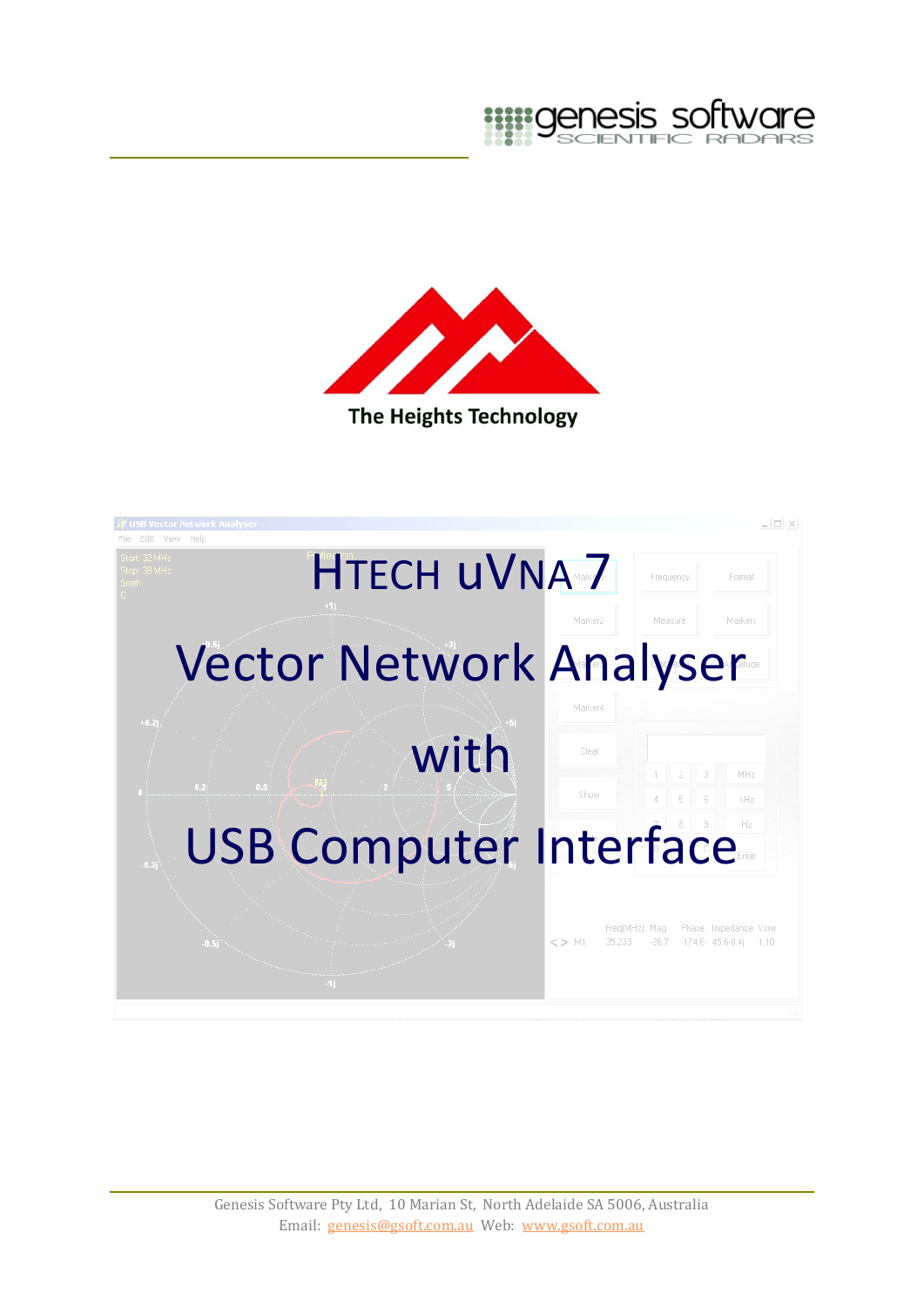![](_page_1_Picture_1.jpeg)

The HTECH uVNA 7 USB Vector Network Analyser (uVNA) provides accurate and sophisticated network analysis measurements of antennas and electronic circuits at low cost. It finds application in radar site support; in electronics design, development and test activities; and in electronics teaching environments.

Network analysis is a widely-used technique for measuring the performance of components and circuits. The technique characterises components and circuits by measuring their effect on the amplitude and phase of signals swept in frequency and power injected into the device under test. In a *vector* network analyser (VNA), both magnitude and phase are measured and analysed in comparison to a *scalar* analyser that provides only magnitude information.

In radar systems, evaluating and optimising the performance of antennas and antenna arrays are fundamental requirements and a vector network analyser is an indispensible tool in the development, commissioning and maintenance of radar installations.

In electronics laboratories, the vector network analyser finds wide application in design, development and test measurements, and in fault finding and repair of electronic equipment.

Vector network analysis of circuits is an important aspect of electronic engineering studies and the USB Vector Network Analyser together with a comprehensive suite of course materials and experiments, allows electronics teaching laboratories to be equipped with multiple units for highly effective, hands-on teaching of engineering students.

Traditional portable and benchtop vector network analysers are highly sophisticated instruments that come at a commensurate high cost. Standalone portable instruments still tend to be bulky and weighty whereas the USB VNA is very small and lightweight and makes use of the ubiquitous laptop computer to provide control, processing, measurements display and storage functionality. In this way, it becomes an economical reality to broadly equip field stations, electronics development and test laboratories and teaching facilities with this powerful and sophisticated circuit analysis tool.

The USB Vector Network Analyser has been developed by experienced professional engineers and users to address key areas of radar, electronics design, development and test, and electronics engineering teaching applications.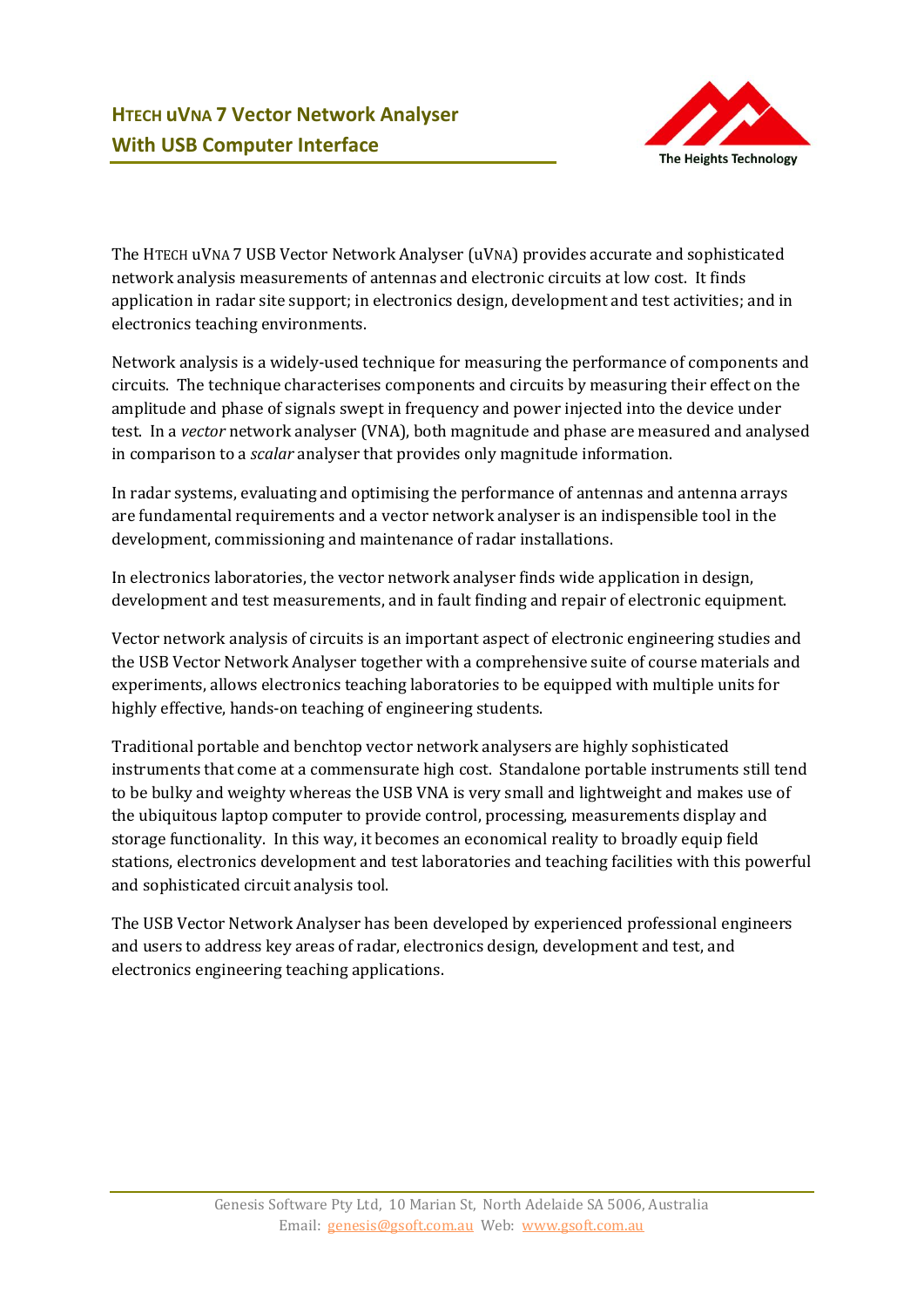![](_page_2_Picture_1.jpeg)

#### **Overview**

![](_page_2_Picture_3.jpeg)

*HTECH uVNA 7 USB Vector Network Analyser Module*

The HTECH uVNA is housed in a compact enclosure measuring 160mm x 103mm x 30.5mm and weighs less than 600gms. It is powered by the USB connection to the computer.

The uVNA is a 2-port instrument to provide both reflection and transmission measurement capability. It is a calibratable instrument applying the standard short, open, load calibration procedure.

![](_page_2_Figure_7.jpeg)

This display shows a reflection measurement in Smith Chart format of a coaxial cable terminated in 25 ohms. The cable has an electrical length of 45 degrees at 50 MHz.

The frequency span is 30-70 MHz and markers provide readout of frequency, magnitude, phase, impedance and VSWR.

*Reflection Measurement*

#### VNA functionality is demonstrated in the following displays from the uVNA application interface.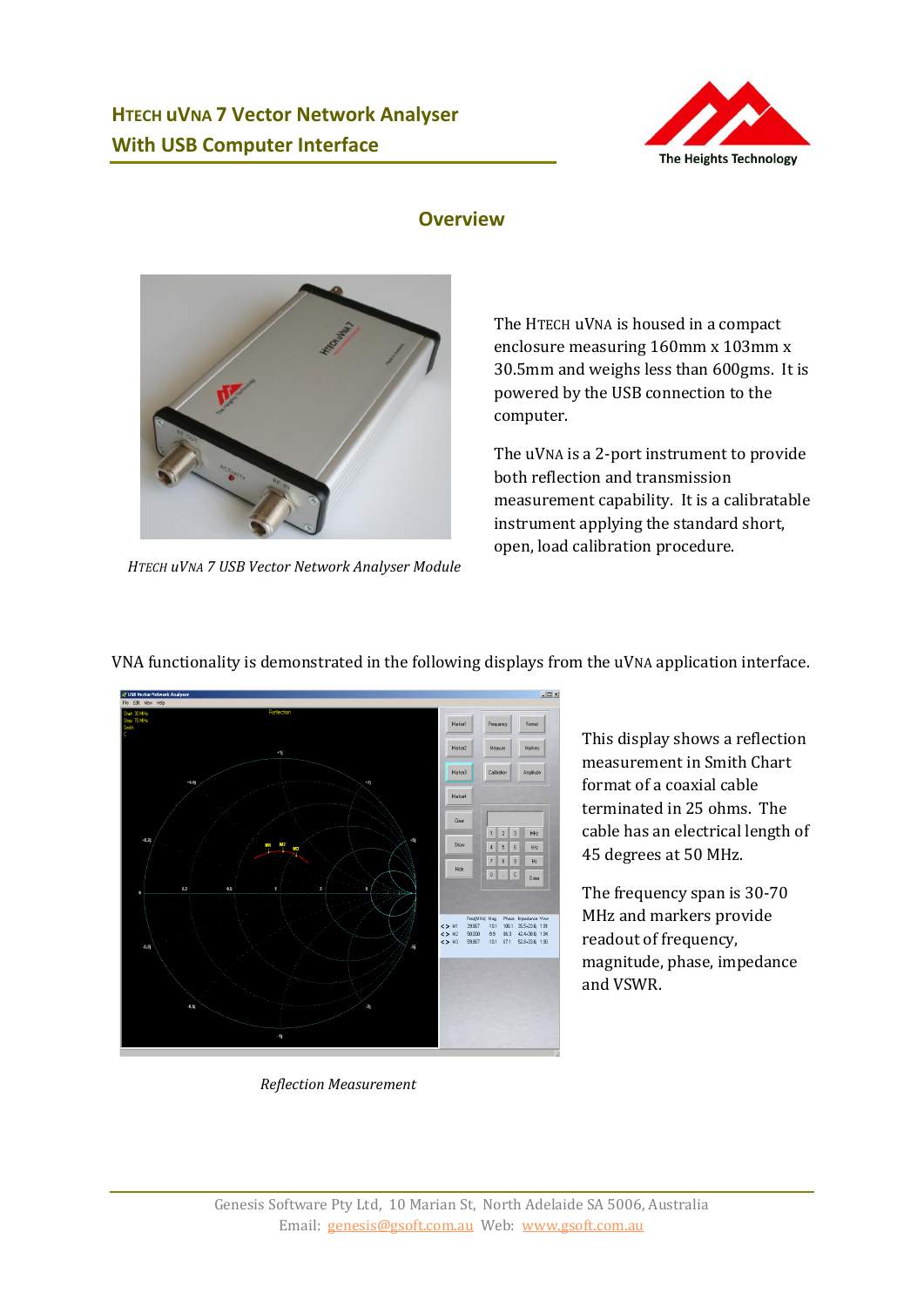# **HTECH uVNA 7 Vector Network Analyser With USB Computer Interface**

![](_page_3_Picture_1.jpeg)

*Transmission Measurement*

![](_page_3_Picture_3.jpeg)

A transmission measurement of a 10 dB attenuator is shown this display. The frequency span is 30 MHz to 70 MHz.

Measurements may be displayed in all the familiar VNA formats. The uVNA provides very high speed measurement capability which coupled with high speed USB data transfer rates, results in very response display updates of measured data.

The uVNA includes unique capabilities such as the ability to sweep input power level and phase – capabilities that are particularly useful for investigating the linearity of devices such as amplifiers, modulators and phase detectors.

In addition, the uVNA is designed to be upgradable for enhanced functionality such spectrum analyser measurements, noise figure measurements, and so on.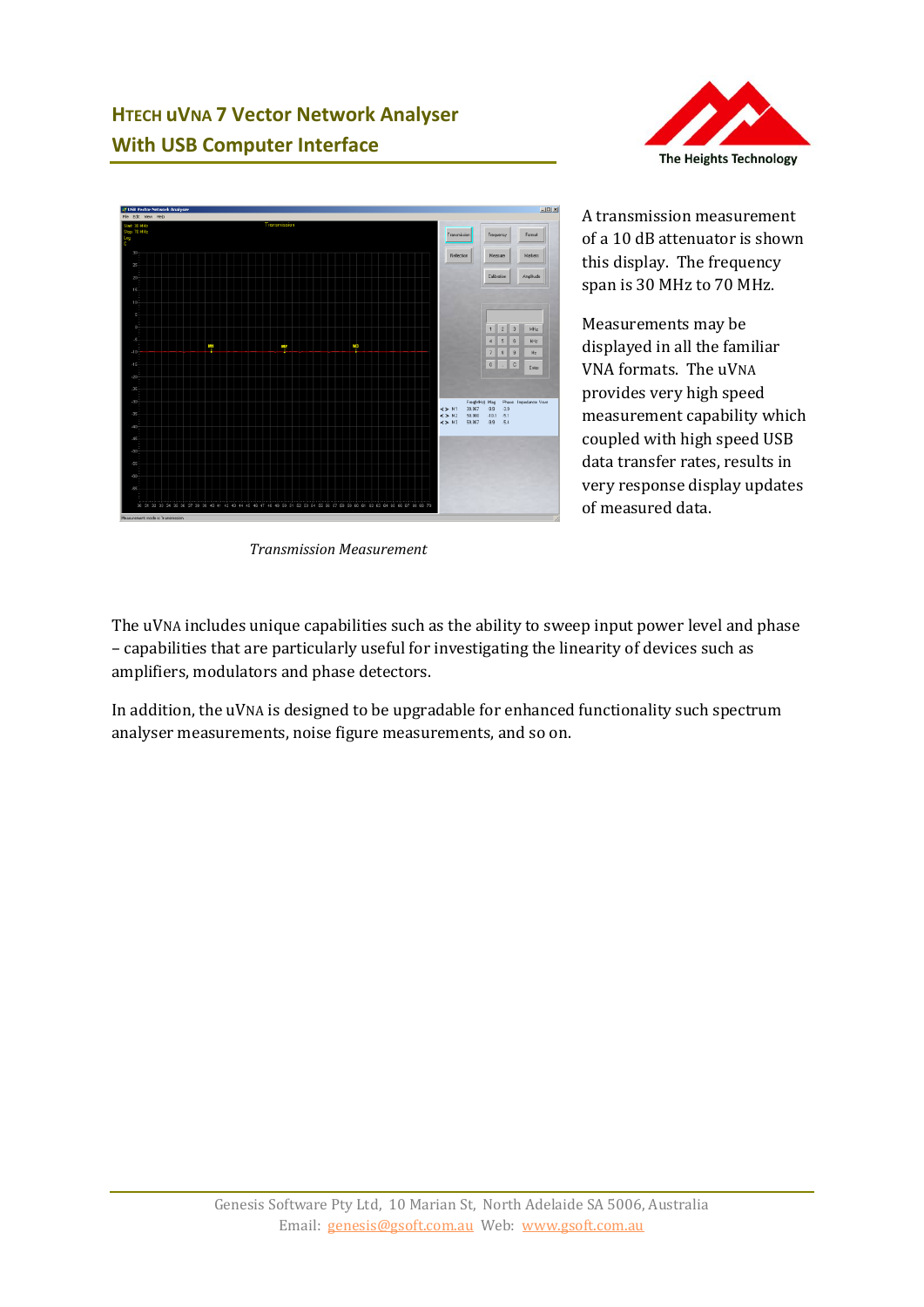## **HTECH uVNA 7 Vector Network Analyser With USB Computer Interface**

![](_page_4_Picture_1.jpeg)

![](_page_4_Figure_2.jpeg)

### **Applications**

*Antenna Reflection Measurement*

A common requirement in radar applications is antenna tuning and maintenance. The uVNA provides ease of set up for accurate and responsive measurements when tuning antennas and for checking antenna impedance during periodic maintenance.

The displays shows a reflection measurement of a 2-element yagi antenna tuned to 35.24 MHz

![](_page_4_Figure_7.jpeg)

*Amplifier Pass Band Response*

The frequency response of a receiver front end amplifier is shown in this display. The amplifier has band pass filtering centred around 35.24 MHz.

Rapid display updates facilitate the tuning procedure and markers may be used to display key performance characteristics